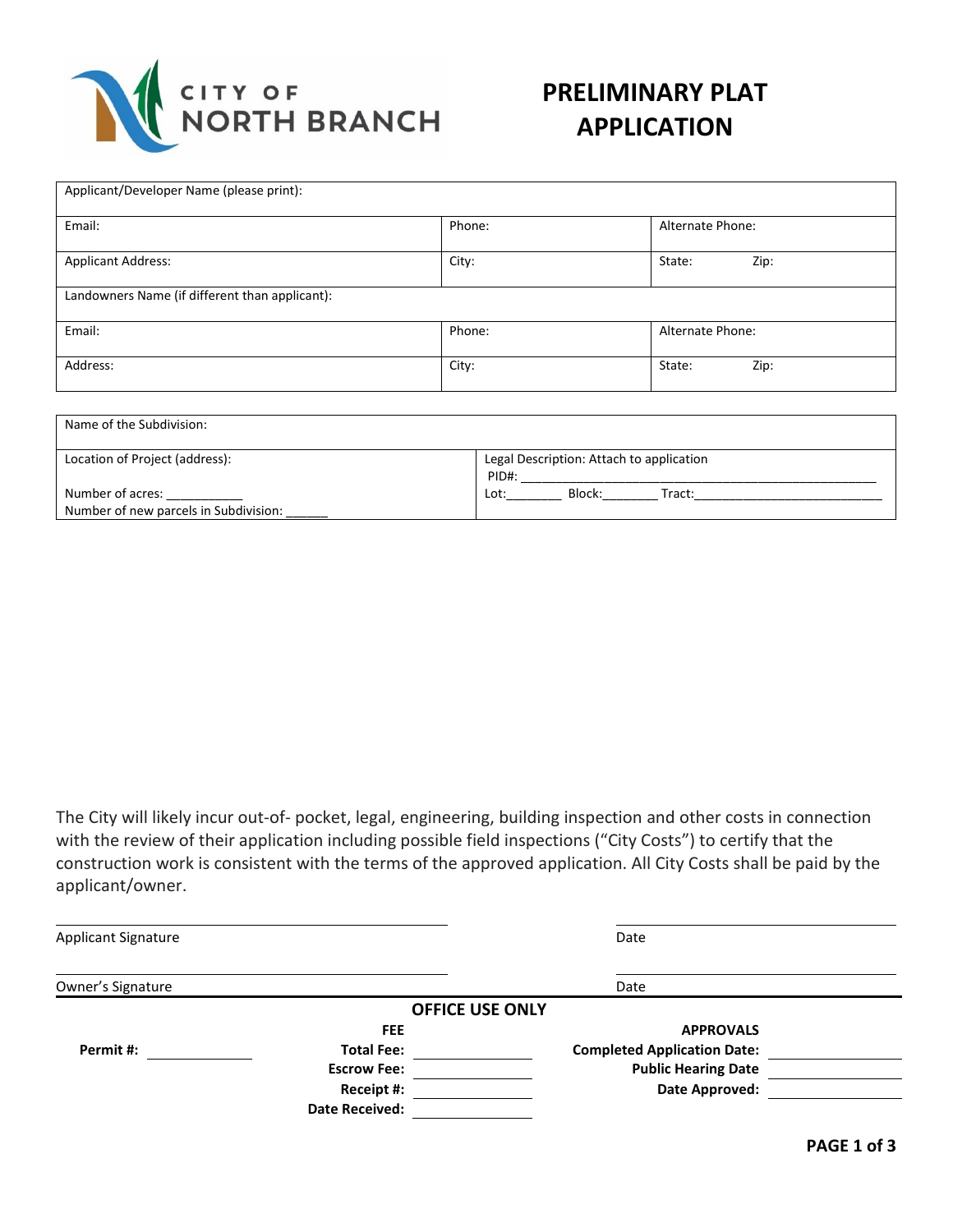## **PRELIMINARY PLAT APPLICATION**

### **AFFIRMATION OF SUFFICIENT INTEREST**

I hereby affirm that I am the fee title owner of the below described property or that I have written authorization from the owner to pursue the described action.

| Name of Applicant:                     |        |       |  |  |
|----------------------------------------|--------|-------|--|--|
| <b>Address of Applicant:</b>           |        |       |  |  |
| City:                                  | State: | Zip:  |  |  |
| Street Address of Subject Property:    |        |       |  |  |
| Legal Description of Subject Property: |        |       |  |  |
|                                        |        |       |  |  |
|                                        |        |       |  |  |
| Signature:                             |        | Date: |  |  |

If you are not the fee owner, attach another copy of this form which has been completed by the fee owner or a copy of your authorization to pursue this action.

If a corporation is fee title holder, attach a copy of the resolution of the Board of Directors authorizing this action.

If a joint venture or partnership is the fee owner, attach a copy of agreement authorizing this action on behalf of the joint venture or partnership.

*This affirmation is not submitted in lieu of sufficient title evidence. You will be required to submit a title option, certificate of title, or title insurance policy showing your interest in the property prior to final action by the City Council.*